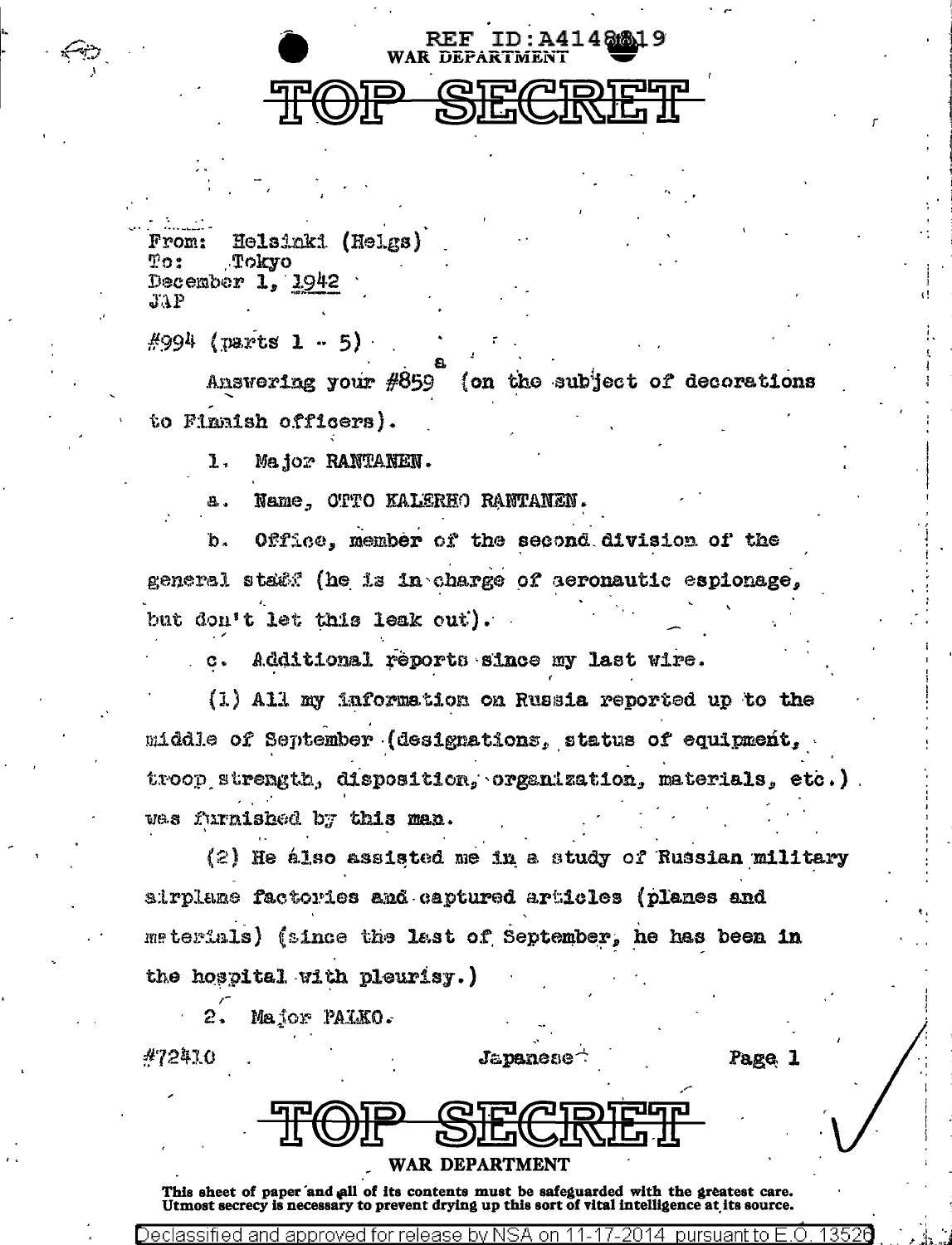

Name. YRJO PALKO. a.

ه باشر

Office, member of the general staff (he is head Ъ. of the central bureau of chemical espionage. The Finnish GOVERNMENT is keeping this in strictest secrecy, so don't let it get into any public announcement).

Additional report to my last telegram. c.

(1) He has contributed a great deal to our reading of Russian codes, by furnishing us with the instructions and so forth for the latest Russian 5-fligit code (523A ?), the 4-digit (vertical ?) garrison code (two kinds), all the codes of the Red Navy and the additives of the Red Army code.

(2) He always accompanied Major HIROSE on his several visits to the fromt line and not only assisted him in chemical espionage, but furnished him with the various kinds of intelligences which he had obtained.

 $(3)$  He is now cooperating in the study of the American diplomatic code (we expect to report the results of this eround the last of next January).

#72410

**Japanese** 

Page 2



**WAR DEPARTMENT** 

This sheet of paper and all of its contents must be safeguarded with the greatest care. Utmost secrecy is necessary to prevent drying up this sort of vital intelligence at its source.